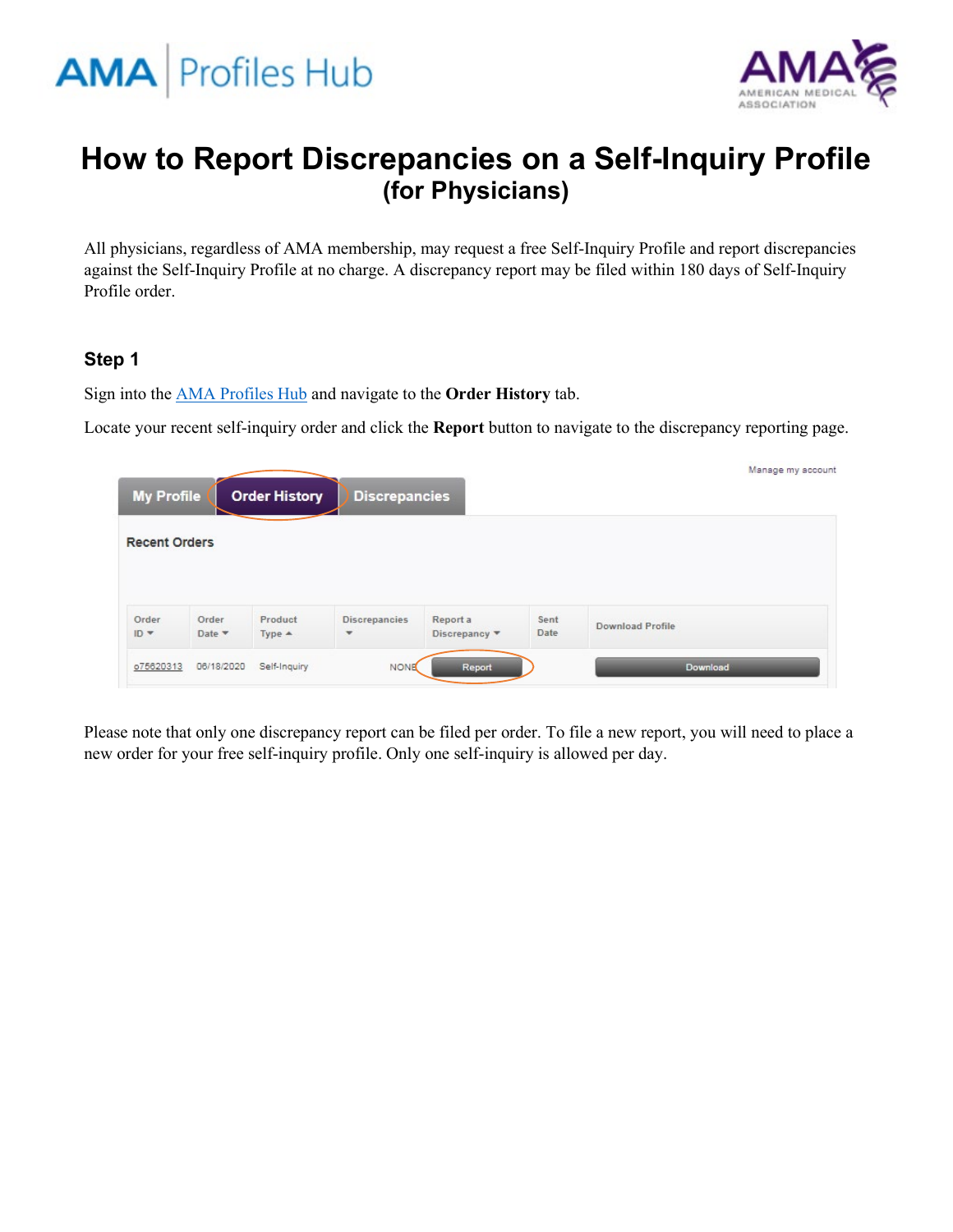╱

Once in the discrepancy form, enter your contact phone number, and follow the instructions. Use the selection boxes to choose the items for which you want to report a discrepancy, then click **Continue**.

| <b>My Profile</b><br><b>Order History Discrepancies</b>                                                  |                                                                                                                                                            | Manage my account                     |  |  |  |  |
|----------------------------------------------------------------------------------------------------------|------------------------------------------------------------------------------------------------------------------------------------------------------------|---------------------------------------|--|--|--|--|
|                                                                                                          |                                                                                                                                                            |                                       |  |  |  |  |
| <b>Discrepancy Report Form</b><br>The following report is against a Self-Inquiry for R<br>$\blacksquare$ |                                                                                                                                                            |                                       |  |  |  |  |
| The profile was ordered on June 18, 2020 in order o75620313.                                             |                                                                                                                                                            |                                       |  |  |  |  |
| * Indicates required field.                                                                              |                                                                                                                                                            | <b>Submit Discrepancy</b><br>< Cancel |  |  |  |  |
| <b>Reporter Information</b>                                                                              |                                                                                                                                                            |                                       |  |  |  |  |
| Please confirm your contact information is correct.                                                      |                                                                                                                                                            |                                       |  |  |  |  |
| Contact First Name*                                                                                      | Contact Last Name*                                                                                                                                         |                                       |  |  |  |  |
|                                                                                                          |                                                                                                                                                            |                                       |  |  |  |  |
| Contact Phone Number*                                                                                    | Contact Email Address*                                                                                                                                     |                                       |  |  |  |  |
| ex.8006652882                                                                                            | @mailinator.com                                                                                                                                            |                                       |  |  |  |  |
| How to Use This Discrepancy Reporting Form                                                               |                                                                                                                                                            |                                       |  |  |  |  |
| 1. Use the following list to select those sections of the AMA Profile that require a change.             |                                                                                                                                                            |                                       |  |  |  |  |
|                                                                                                          | 2. After clicking Continue, the Hub will open one section at a time. When a section opens, enter data as needed.                                           |                                       |  |  |  |  |
| 3. To move to a new section, click the current section's Continue button.                                |                                                                                                                                                            |                                       |  |  |  |  |
|                                                                                                          | 4. If a section opens and you realize a change is not required, click the circled X at the top right of that section to remove it from your report.        |                                       |  |  |  |  |
|                                                                                                          | 5. After you complete your last selected section, the Hub will provide a final opportunity for you to review all changes that you entered in each section. |                                       |  |  |  |  |
| Review carefully, then click the Submit Discrepancy button.                                              |                                                                                                                                                            |                                       |  |  |  |  |
| Medical Training Programs (ACGME)                                                                        | Federal Drug Enforcement Administration                                                                                                                    |                                       |  |  |  |  |
| ABMS Board Certification(s)                                                                              | □ ECFMG Certification                                                                                                                                      |                                       |  |  |  |  |
| Address Change                                                                                           | Name Change                                                                                                                                                |                                       |  |  |  |  |
| State License(s)<br>п                                                                                    | AMA Membership                                                                                                                                             |                                       |  |  |  |  |
| Telephone/Fax/Email<br>Ω                                                                                 | Birthplace                                                                                                                                                 |                                       |  |  |  |  |
| Date of Birth<br>п.                                                                                      | Major Professional Activity                                                                                                                                |                                       |  |  |  |  |
| Medical School and Year of Graduation<br>n.                                                              | NPI Number                                                                                                                                                 |                                       |  |  |  |  |
| □ Self-Designated Practice Specialty                                                                     |                                                                                                                                                            |                                       |  |  |  |  |
| Continue                                                                                                 |                                                                                                                                                            |                                       |  |  |  |  |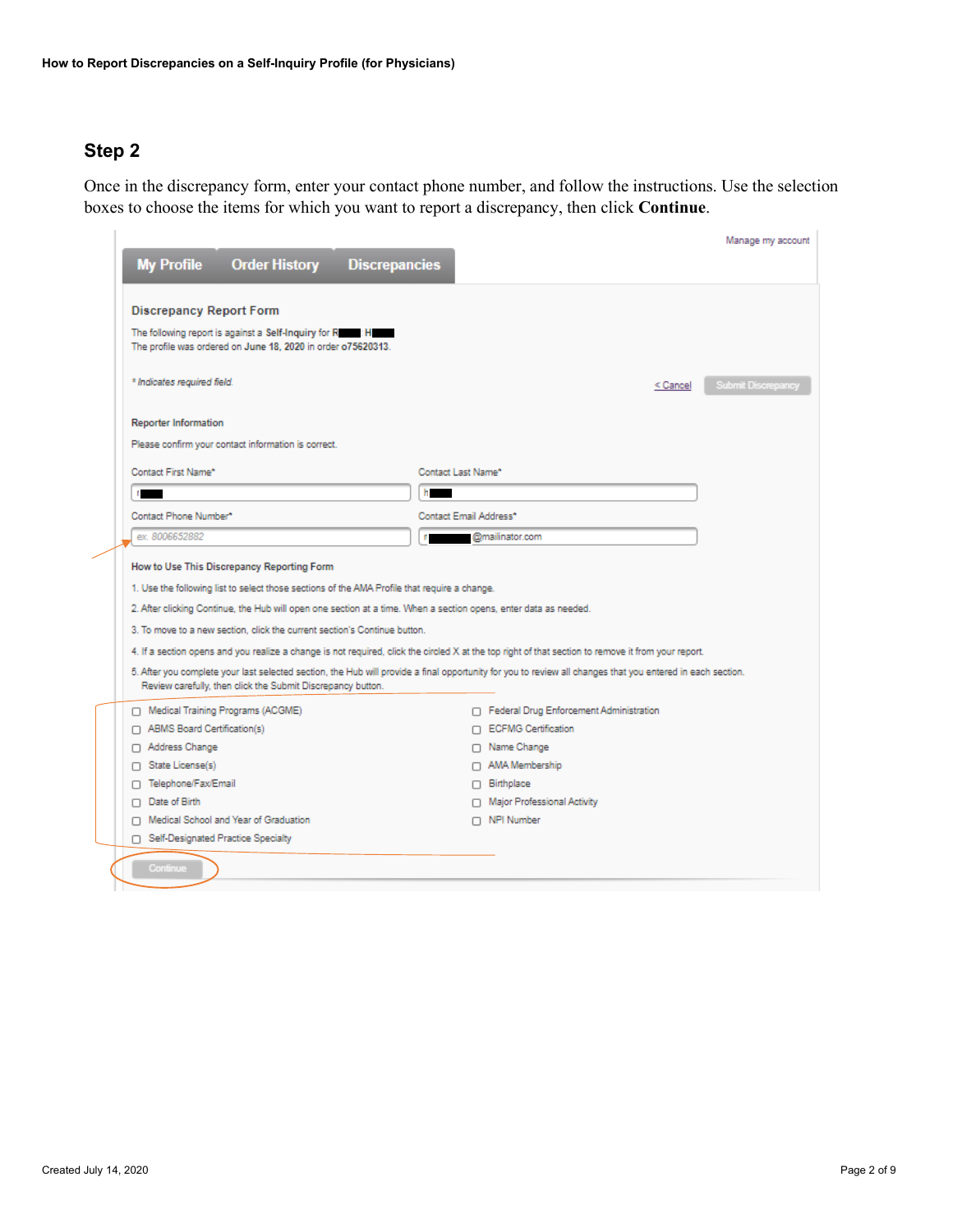Many of the sections begin by asking you to select whether information needs to be added or existing information needs to be removed from the profile. When asking information be removed, include each piece of data in the profile section that you believe should be removed.

Required fields are marked with an asterisk and must be completed if you wish to advance to the next section.

After entering all information for a section, click **Continue**. You can review the content before submission or click back into previous sections, if needed.

|              | <b>Medical Training Programs (ACGME)</b>                                                                                                                                                                                                                  |                                                                                                                                                                                                                                                           |  |  |  |  |  |  |
|--------------|-----------------------------------------------------------------------------------------------------------------------------------------------------------------------------------------------------------------------------------------------------------|-----------------------------------------------------------------------------------------------------------------------------------------------------------------------------------------------------------------------------------------------------------|--|--|--|--|--|--|
|              | This section is to add missing or edit existing ACGME residency and training program information or to remove a training program from a Profile.<br>To update medical school information, please see the "Medical School and Year of Graduation" section. |                                                                                                                                                                                                                                                           |  |  |  |  |  |  |
|              | Choose one:                                                                                                                                                                                                                                               |                                                                                                                                                                                                                                                           |  |  |  |  |  |  |
|              |                                                                                                                                                                                                                                                           | Add or Edit an ACGME C Remove an ACGME                                                                                                                                                                                                                    |  |  |  |  |  |  |
|              |                                                                                                                                                                                                                                                           | Enter the requested information as you expect the training segment to appear on the physician's AMA Profile.                                                                                                                                              |  |  |  |  |  |  |
|              |                                                                                                                                                                                                                                                           |                                                                                                                                                                                                                                                           |  |  |  |  |  |  |
| Note the     | <b>Training Program</b><br>State*                                                                                                                                                                                                                         | <b>Select State</b><br>v                                                                                                                                                                                                                                  |  |  |  |  |  |  |
| asterisks    | Institution Name*                                                                                                                                                                                                                                         |                                                                                                                                                                                                                                                           |  |  |  |  |  |  |
| for required | Specialty*                                                                                                                                                                                                                                                | Please make a selection                                                                                                                                                                                                                                   |  |  |  |  |  |  |
| fields.      | From Date*                                                                                                                                                                                                                                                | MMYYYYY                                                                                                                                                                                                                                                   |  |  |  |  |  |  |
|              | To Date*                                                                                                                                                                                                                                                  | MM/YYYYY                                                                                                                                                                                                                                                  |  |  |  |  |  |  |
|              | Additional<br><b>Information</b>                                                                                                                                                                                                                          | This section is for making clarifications and adding additional information. It is not for entering additional discrepancies. Please reference the corresponding<br>section to add additional discrepancies.<br><b>Update Another Program</b><br>Continue |  |  |  |  |  |  |
|              | <b>Federal Drug Enforcement Administration</b>                                                                                                                                                                                                            |                                                                                                                                                                                                                                                           |  |  |  |  |  |  |
|              | <b>ABMS Board Certification(s)</b>                                                                                                                                                                                                                        |                                                                                                                                                                                                                                                           |  |  |  |  |  |  |
|              | <b>ECFMG Certification</b>                                                                                                                                                                                                                                |                                                                                                                                                                                                                                                           |  |  |  |  |  |  |
|              | <b>Address Change</b>                                                                                                                                                                                                                                     |                                                                                                                                                                                                                                                           |  |  |  |  |  |  |

#### **Quick Tip: Entering multiple entries for select sections**

Multiple entries can be made for the following sections of the report: Medical Training Programs (ACGME), ABMS Board Certification, and State License. For each of these three sections, a maximum of 10 entries can be made by clicking the button that allows you to update an additional data point.

|                           | This section is for making clarifications and adding additional information. It is not for entering additional discrepancies. Please reference the corresponding<br>section to add additional discrepancies. |
|---------------------------|--------------------------------------------------------------------------------------------------------------------------------------------------------------------------------------------------------------|
| Additional<br>Information |                                                                                                                                                                                                              |
|                           | <b>Update Another Program</b><br>Continue                                                                                                                                                                    |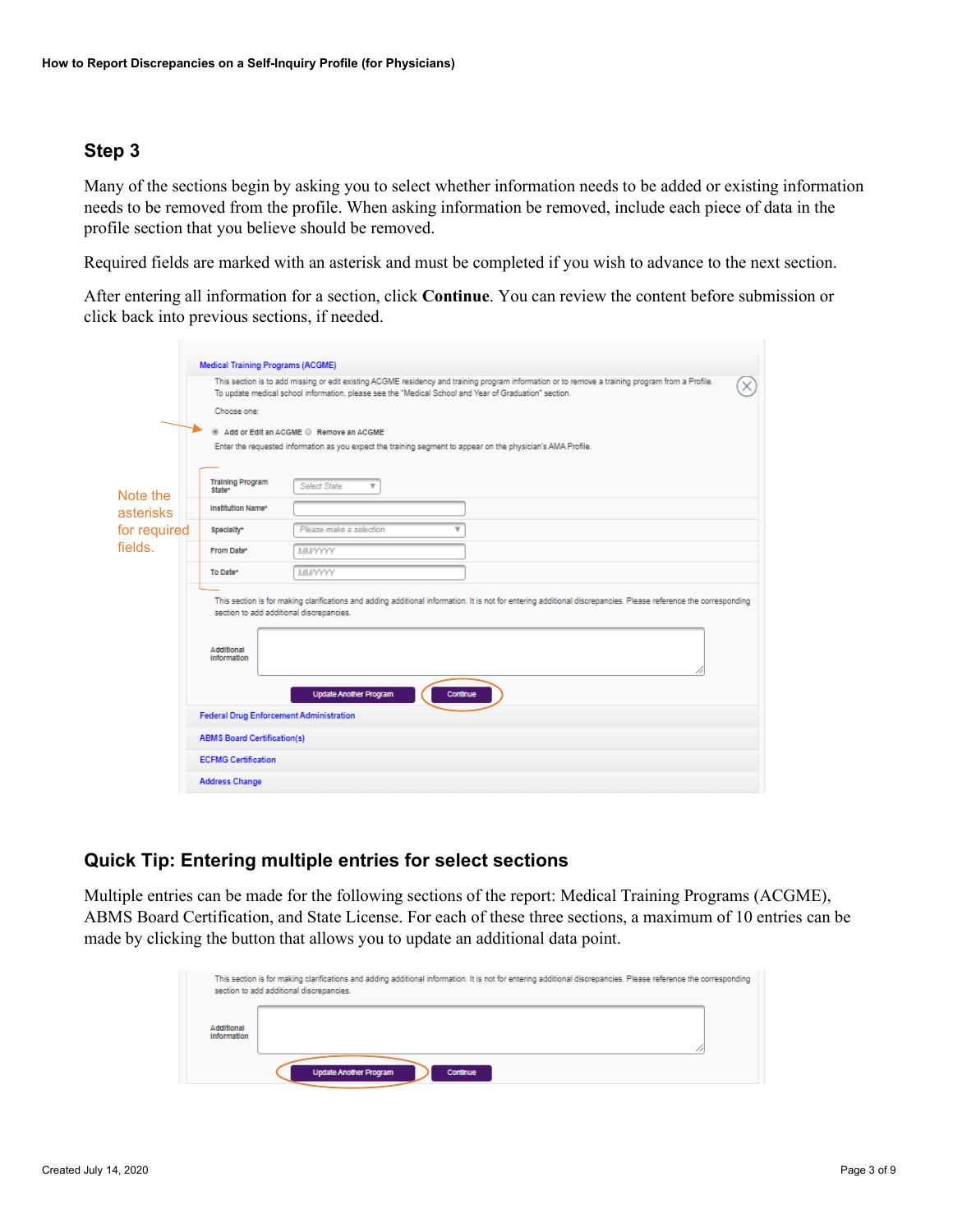## **Quick Tip: Removing a section from your report**

There are two ways to remove a section that you selected for your report:

- Click the X button in the top right corner of the section you are working in (as shown in the first image)
- Deselect the section from the check box menu at the top of the form, then click continue (as shown in the second image)

| <b>Medical Training Programs (ACGME)</b>                                                                                                                                                                                                                  |                                       |                                         |  |  |  |  |
|-----------------------------------------------------------------------------------------------------------------------------------------------------------------------------------------------------------------------------------------------------------|---------------------------------------|-----------------------------------------|--|--|--|--|
| This section is to add missing or edit existing ACGME residency and training program information or to remove a training program from a Profile.<br>To update medical school information, please see the "Medical School and Year of Graduation" section. |                                       |                                         |  |  |  |  |
| Choose one:                                                                                                                                                                                                                                               |                                       |                                         |  |  |  |  |
| Add or Edit an ACGME C Remove an ACGME                                                                                                                                                                                                                    |                                       |                                         |  |  |  |  |
| Enter the requested information as you expect the training segment to appear on the physician's AMA Profile.                                                                                                                                              |                                       |                                         |  |  |  |  |
|                                                                                                                                                                                                                                                           |                                       |                                         |  |  |  |  |
|                                                                                                                                                                                                                                                           | or                                    |                                         |  |  |  |  |
|                                                                                                                                                                                                                                                           |                                       |                                         |  |  |  |  |
|                                                                                                                                                                                                                                                           |                                       |                                         |  |  |  |  |
|                                                                                                                                                                                                                                                           | Medical Training Programs (ACGME)     | Federal Drug Enforcement Administration |  |  |  |  |
|                                                                                                                                                                                                                                                           | ABMS Board Certification(s)           | □ ECFMG Certification                   |  |  |  |  |
| Sections chosen                                                                                                                                                                                                                                           | Address Change                        | Name Change                             |  |  |  |  |
| can be easily                                                                                                                                                                                                                                             | State License(s)                      | AMA Membership                          |  |  |  |  |
| deselected by                                                                                                                                                                                                                                             | Telephone/Fax/Email                   | <b>Birthplace</b>                       |  |  |  |  |
| unchecking a                                                                                                                                                                                                                                              | Date of Birth                         | Major Professional Activity             |  |  |  |  |
|                                                                                                                                                                                                                                                           | Medical School and Year of Graduation | NPI Number                              |  |  |  |  |
| checked box                                                                                                                                                                                                                                               | Self-Designated Practice Specialty    |                                         |  |  |  |  |
|                                                                                                                                                                                                                                                           | Continue                              |                                         |  |  |  |  |
|                                                                                                                                                                                                                                                           |                                       |                                         |  |  |  |  |

If you have filled out any information, you will be prompted that any information you entered will be deleted if you continue to close the section.

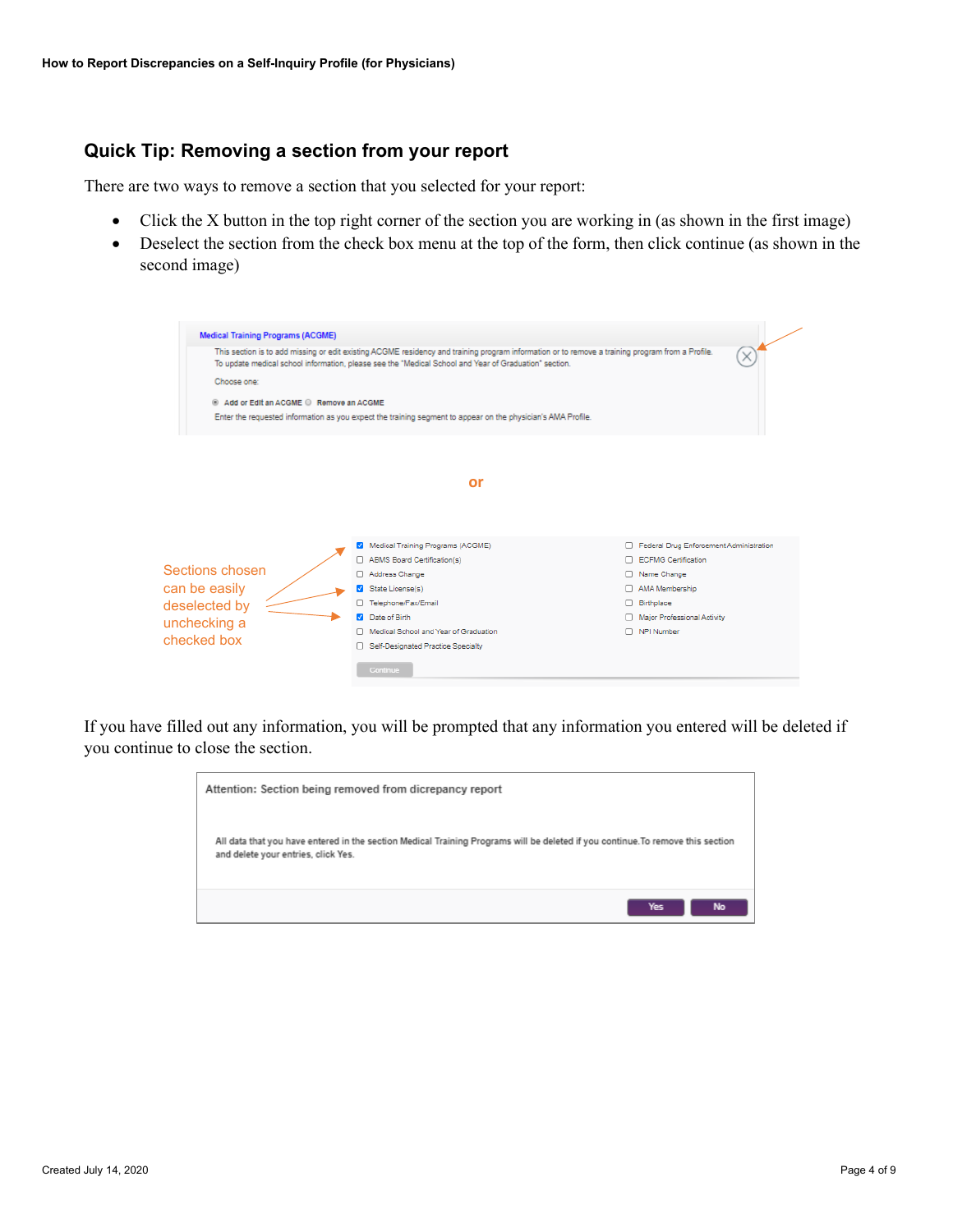# **Quick Tip: Adding a section to your report**

To add a section after starting the form, check the section from the menu at the top of the form and click **Continue**.

|                            | Medical Training Programs (ACGME)     | Federal Drug Enforcement Administration |
|----------------------------|---------------------------------------|-----------------------------------------|
|                            | ABMS Board Certification(s)           | □ ECFMG Certification                   |
| <b>Additional sections</b> | Address Change                        | Name Change                             |
| can be easily              | State License(s)                      | AMA Membership                          |
| selected by                | <b>7</b> Telephone/Fax/Email          | Birthplace                              |
| checking any               | <b>T</b> Date of Birth                | Major Professional Activity             |
| unchecked box              | Medical School and Year of Graduation | NPI Number                              |
|                            | Self-Designated Practice Specialty    |                                         |
|                            | Continue                              |                                         |

# **Quick Tip: Providing documentation for a name change request**

Supporting documentation is required only when requesting a physician's name be changed. Click the **Learn how** link for instructions on how to deliver the necessary documentation to AMA.

| Name Change                                                           |                                                                                                                                                                                                                                                |  |  |  |  |
|-----------------------------------------------------------------------|------------------------------------------------------------------------------------------------------------------------------------------------------------------------------------------------------------------------------------------------|--|--|--|--|
| Use this section to update the name, credentials, and/or suffix for H |                                                                                                                                                                                                                                                |  |  |  |  |
|                                                                       | If a change to only the credentials and/or suffix is needed, the physician's name must still be entered in the appropriate fields.<br>Feel free to note in the Additional Information field that you are not requesting an update to the name. |  |  |  |  |
|                                                                       |                                                                                                                                                                                                                                                |  |  |  |  |
|                                                                       | You must submit supporting documentation for a name change. Learn how                                                                                                                                                                          |  |  |  |  |
|                                                                       |                                                                                                                                                                                                                                                |  |  |  |  |
|                                                                       |                                                                                                                                                                                                                                                |  |  |  |  |
| <b>Physician First</b>                                                |                                                                                                                                                                                                                                                |  |  |  |  |
| Name*                                                                 |                                                                                                                                                                                                                                                |  |  |  |  |
| <b>Physician Last</b><br>Name*                                        |                                                                                                                                                                                                                                                |  |  |  |  |
| Physician Middle<br>Name                                              |                                                                                                                                                                                                                                                |  |  |  |  |
| Physician                                                             |                                                                                                                                                                                                                                                |  |  |  |  |
| Credentiala                                                           |                                                                                                                                                                                                                                                |  |  |  |  |
| Physician Suffix                                                      |                                                                                                                                                                                                                                                |  |  |  |  |
|                                                                       |                                                                                                                                                                                                                                                |  |  |  |  |
|                                                                       | This section is for making clarifications and adding additional information. It is not for entering additional discrepancies. Please<br>reference the corresponding section to add additional discrepancies.                                   |  |  |  |  |
|                                                                       |                                                                                                                                                                                                                                                |  |  |  |  |
| Additional Information                                                |                                                                                                                                                                                                                                                |  |  |  |  |
|                                                                       |                                                                                                                                                                                                                                                |  |  |  |  |
|                                                                       |                                                                                                                                                                                                                                                |  |  |  |  |
|                                                                       |                                                                                                                                                                                                                                                |  |  |  |  |

### **Quick Tip: Choosing a medical school name**

When making updates to the **Medical School and Year of Graduation** section, it should be noted that an AMA Profile lists only the most current name of medical schools.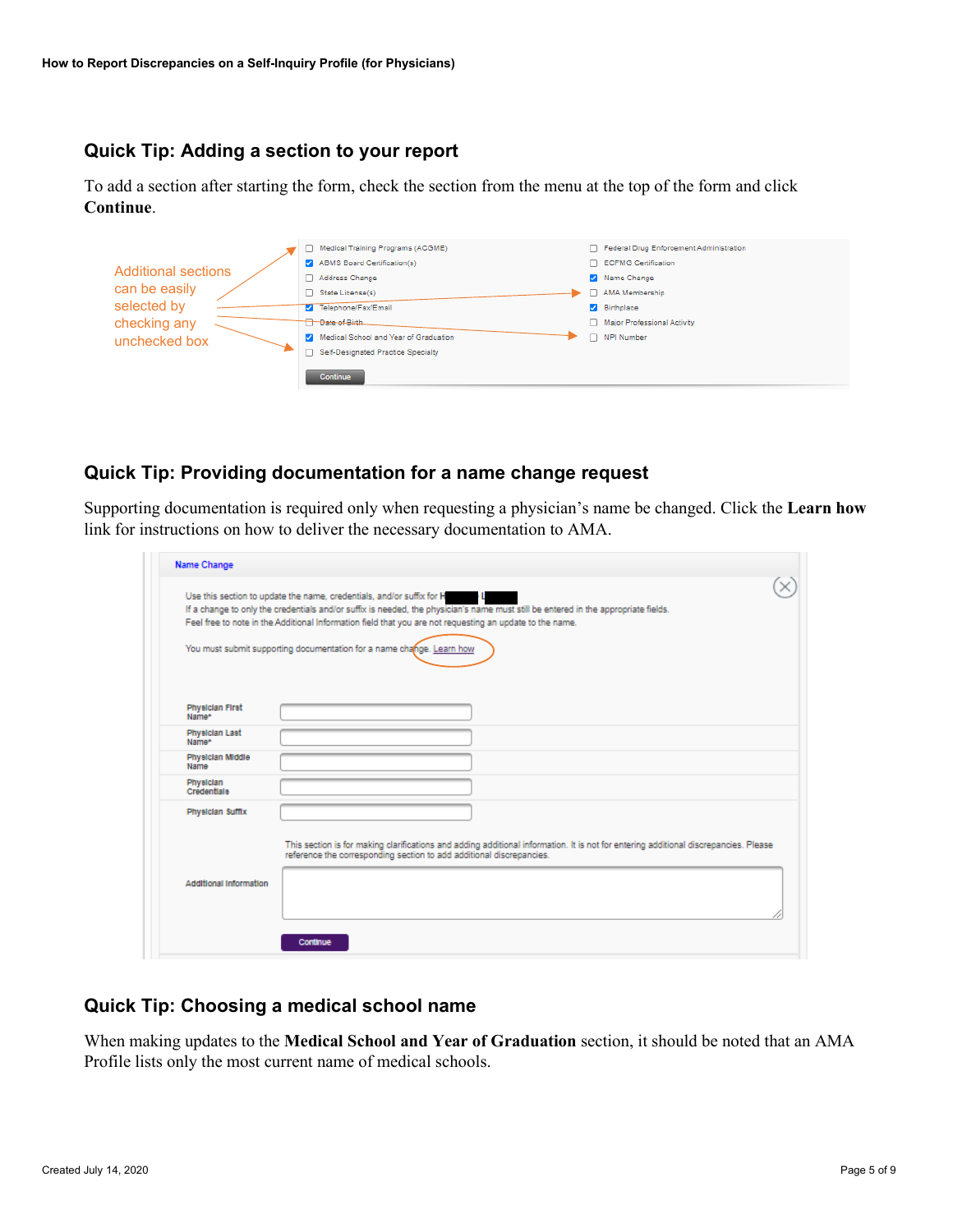When you reach the final section of your form and click **Continue**, you will be prompted to review all information that you entered. Click **Review Now** within that pop-up box to gain access to all sections you updated and complete your review.



Submit your form by clicking the **Submit Discrepancy** button at the bottom of the page.

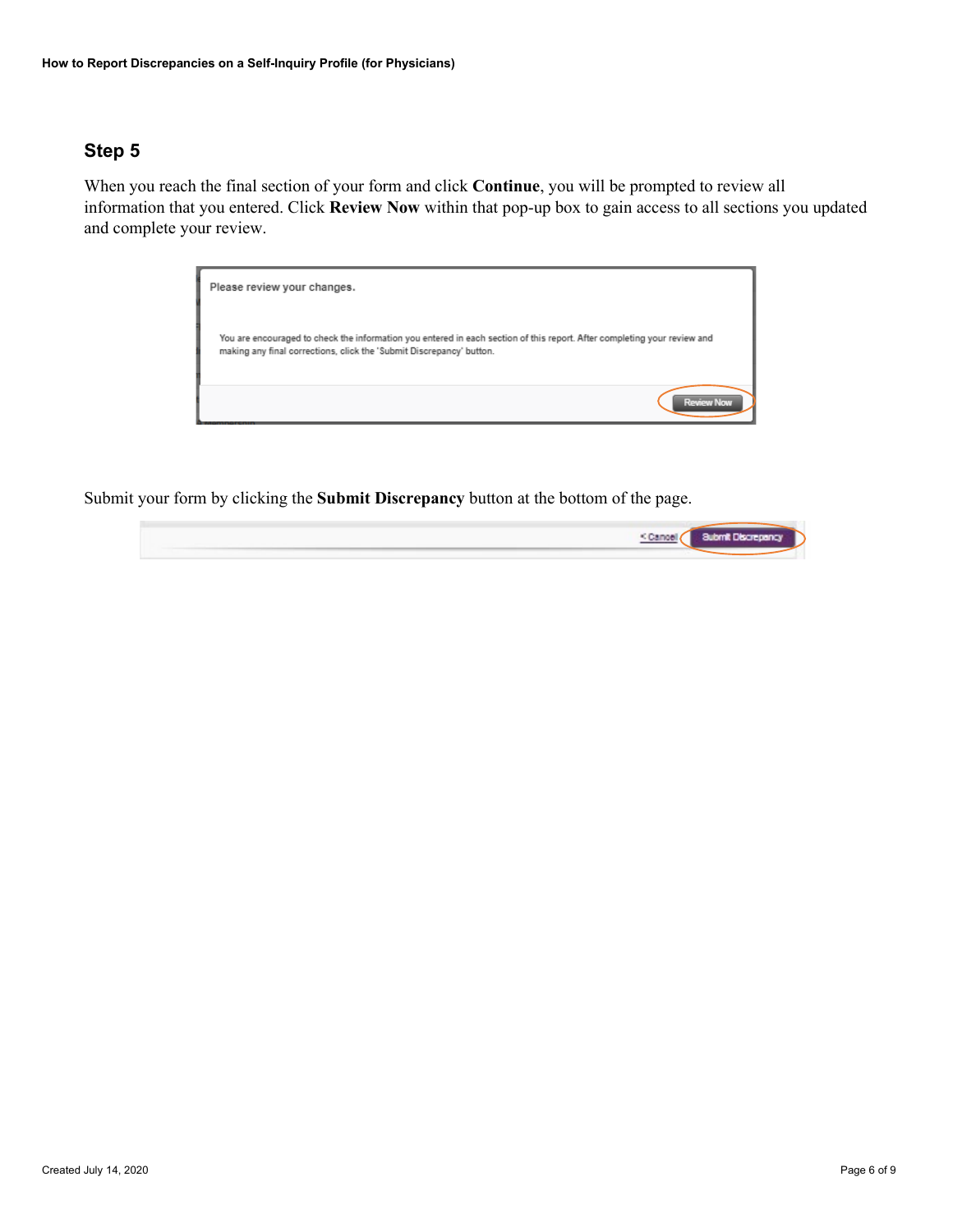A summary page will open, providing a discrepancy report identification number and report details.



An email confirming your discrepancy report submission will also be sent to the address provided in the contact information section of your form. This email also summarizes details of your report.

| Dear r                                                                                                                                                                                             |
|----------------------------------------------------------------------------------------------------------------------------------------------------------------------------------------------------|
| Thank you for filing a discrepancy report in connection to an AMA profile. You may expect a resolution<br>within 30 business days. At that time, details of the resolution will be emailed to you. |
| Information regarding the discrepancy report is summarized in this email and accessible within AMA Profiles Hub<br>by clicking the following link:                                                 |
| https://commerce-test.ama-assn.org/amaprofiles/account/discrepancyResult.isp?drld=45010003                                                                                                         |

|                            | 45010003     |
|----------------------------|--------------|
| Discrepancy report number: |              |
| Discrepancy report date:   | 06/23/2020   |
| Profiles user name:        | н            |
| Provider name:             | h            |
| <b>Product type:</b>       | Self-Inquiry |
| Order number:              | 075620313    |
| Order date:                | 06/18/2020   |

# **Discrepancy Report Details**

#### **Major Professional Activity**

| <b>Item</b> | <b>Correction</b>       |
|-------------|-------------------------|
| <b>MPA</b>  | <b>Medical Teaching</b> |

Questions. Please email questions to profilesCS@ama-assn.org or call (800) 665-2882, Monday through Friday from 7 am to 6 pm (central time).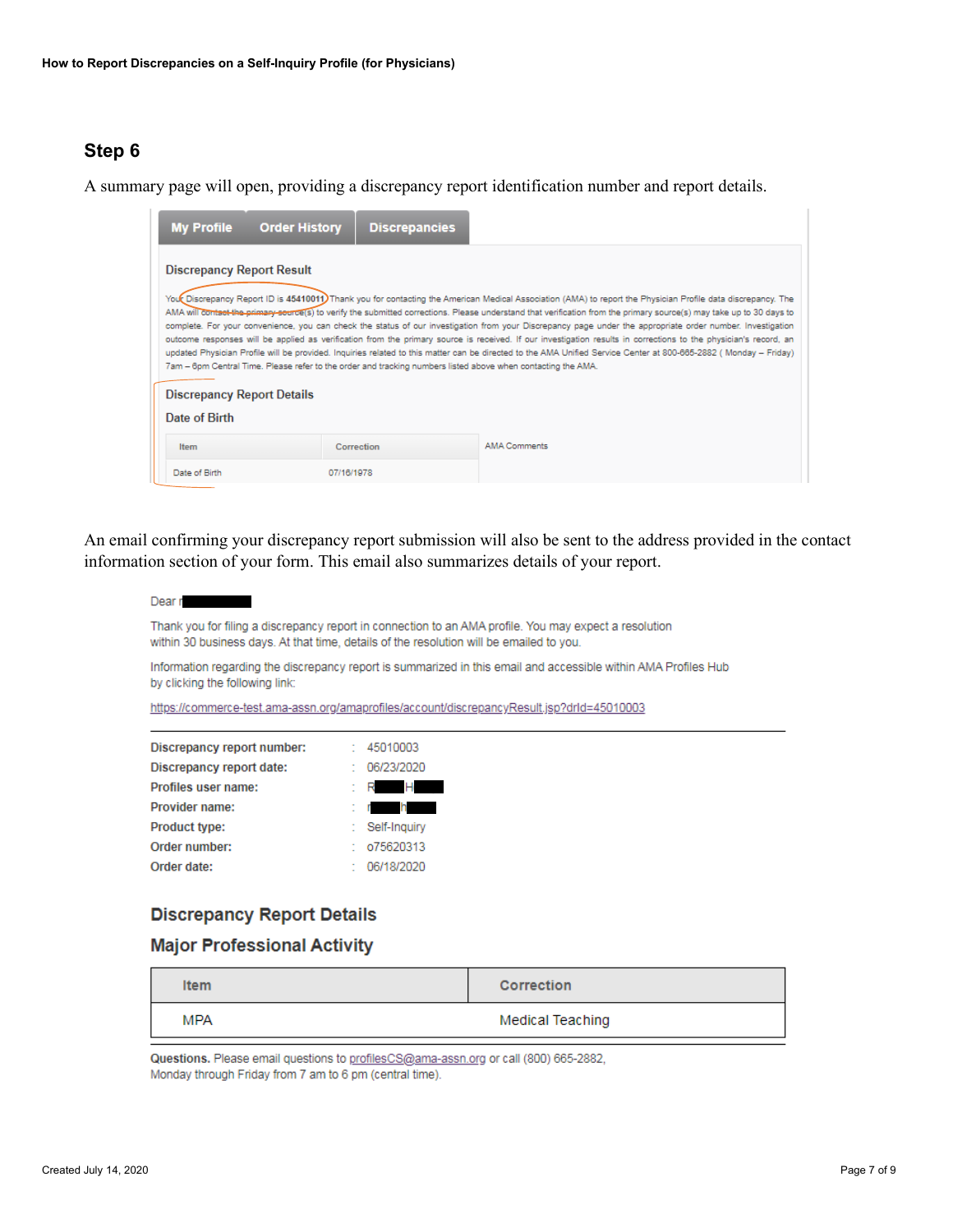To check on the status of your submitted report, navigate to the **Discrepancies** tab where you will find a list of your recent report. Filters can be used to search by order or discrepancy number.

| <b>My Profile</b>                                                                                                                                                                                                                                                                                                                                                                         | <b>Order History</b>                                         | <b>Discrepancies</b>      |                    |                |                      |  |  |
|-------------------------------------------------------------------------------------------------------------------------------------------------------------------------------------------------------------------------------------------------------------------------------------------------------------------------------------------------------------------------------------------|--------------------------------------------------------------|---------------------------|--------------------|----------------|----------------------|--|--|
| This section of AMA Profiles Hub provides the status of and access to discrepancy reports you have filed.                                                                                                                                                                                                                                                                                 |                                                              |                           |                    |                |                      |  |  |
|                                                                                                                                                                                                                                                                                                                                                                                           | If you wish to report a new discrepancy, follow these steps: |                           |                    |                |                      |  |  |
| 1. Click the Profile Manager tab or the Order History tab.<br>(Subscription customers accessing profiles through credentialing software that integrates AMA data must click the Order History tab and set the "search for" option<br>to "AMA Profiles Connect orders.")<br>2. Search for the clinician profile for which you wish to report a discrepancy.<br>3. Click the Report button. |                                                              |                           |                    |                |                      |  |  |
| Filter by:                                                                                                                                                                                                                                                                                                                                                                                |                                                              |                           |                    |                | Clear all fields     |  |  |
| First Name                                                                                                                                                                                                                                                                                                                                                                                |                                                              | Last Name                 |                    | Show           |                      |  |  |
| <b>First Name</b>                                                                                                                                                                                                                                                                                                                                                                         |                                                              | <b>Last Name</b>          |                    |                | Submitted            |  |  |
| Order Number                                                                                                                                                                                                                                                                                                                                                                              |                                                              |                           | Discrepancy Number |                | <b>2</b> In Progress |  |  |
| <b>Order Number</b>                                                                                                                                                                                                                                                                                                                                                                       |                                                              | <b>Discrepancy Number</b> |                    | □ Completed    | Search               |  |  |
| <b>Recent Reports</b><br><b>Discrepancy</b><br><b>Order Number</b><br><b>Date Reported</b><br><b>Reported By</b><br><b>Status</b><br><b>Number</b>                                                                                                                                                                                                                                        |                                                              |                           |                    |                |                      |  |  |
| 45010003                                                                                                                                                                                                                                                                                                                                                                                  | o75620313                                                    |                           | 06/23/20           | holley, robert | Submitted            |  |  |
| 44710005                                                                                                                                                                                                                                                                                                                                                                                  | o74181173                                                    |                           | 06/18/20           | holley, robert | Submitted            |  |  |
| 44710004                                                                                                                                                                                                                                                                                                                                                                                  | o74980428                                                    |                           | 06/18/20           | holley, robert | Submitted            |  |  |